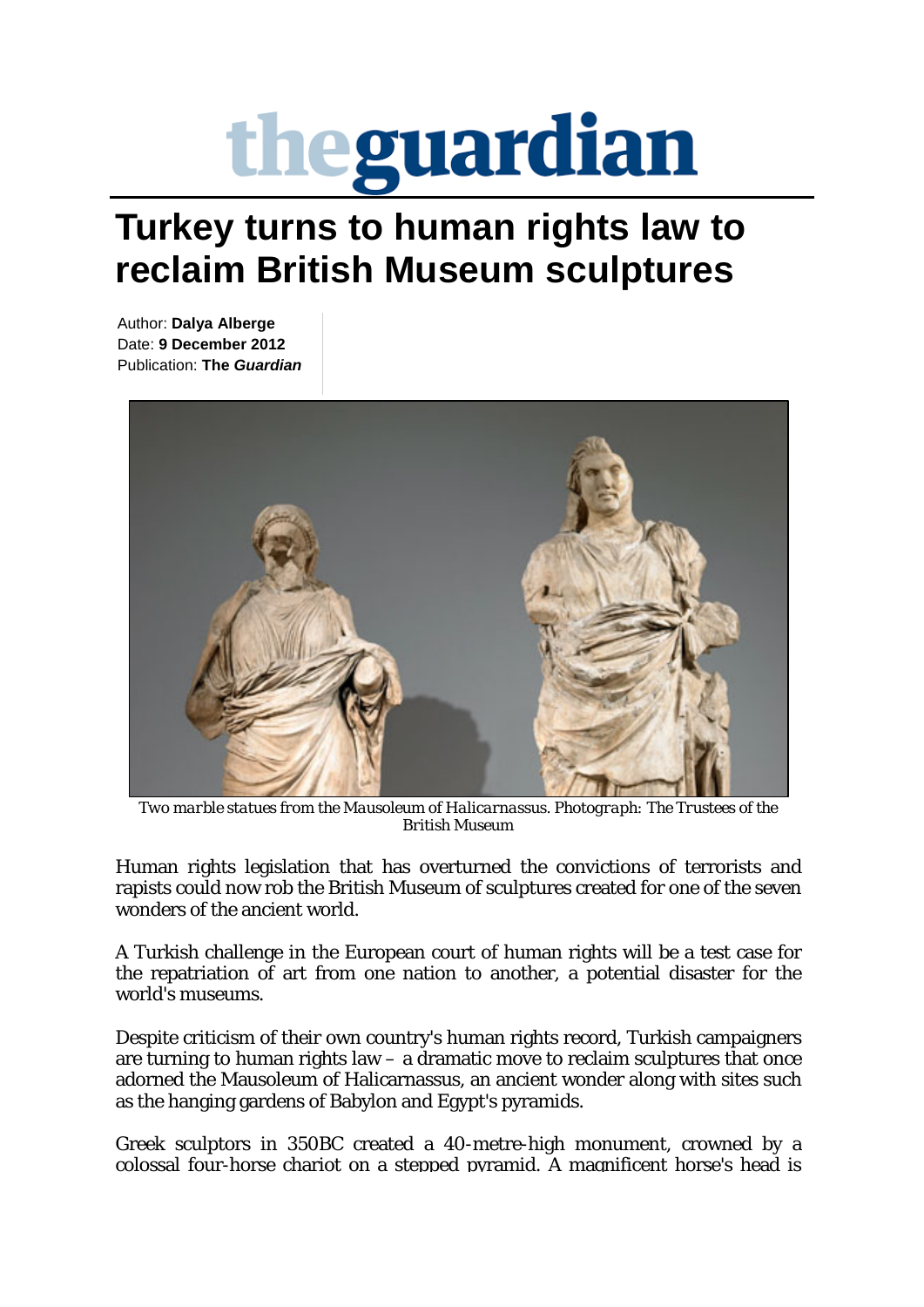among sculptures acquired by the British Museum in the mid-19th century, which campaigners want returned to their original site – Bodrum in south-west Turkey.

An Istanbul lawyer, Remzi Kazmaz, told the Observer that a lawsuit will be filed at the European court on 30 January and that 30 lawyers are acting on behalf of the town of Bodrum as well as district and provincial governors, the Turkish ministry of culture and other bodies.

Kazmaz said: "We thank the British authorities and the British Museum for accommodating and preserving our historical and cultural heritage for the last years. However, the time has come for these assets to be returned to their place of origin ... Preparations for formal requests are taking place now."

A petition with 118,000 signatures has been organised and the Strasbourg court will be shown a documentary on how Turkey lost its ancient treasure.

Kazmaz said: "We do not believe that the artefacts were removed legally."

But he declined to elaborate on the planned legal arguments: "The lawsuit is a sensitive subject so, while I can confirm that the information you have is correct, we have to be understandably cautious".

Gwendolen Morgan, a human rights lawyer with Bindmans LLP, suggested that "the most likely line of attack" will be a breach by the UK of article 1, 1st protocol of the European convention of human rights, which states: "Every natural or legal person is entitled to the peaceful enjoyment of his possessions."

She said: "I suspect they'll use the litigation to ramp up the moral pressure on the British government … So it's quite a powerful campaigning tool … How this case will be interpreted by the European court of human rights will also be informed by the domestic law in force in the 1850s in the Ottoman empire when the mausoleum was taken by the British Museum. However, the European Convention on Human Rights is only in force since 1954 so there is a serious timing problem. The Turkish legal team may argue that because the Convention is a living instrument, it should be interpreted in light of current international law including the UNESCO heritage conventions and other Governmental statements about not depriving countries of their cultural patrimony. Much will turn on what was agreed at the time the statues were removed."

She joked: "I must go to the British Museum again soon before they [the sculptures] vanish."

Norman Palmer, a leading QC specialising in cultural property law, said: "I have not heard of it [human rights] being used to raise a claim for the specific restitution of particular tangible objects … This would be a novel claim."

The case will be keenly watched by Greece, which is seeking the return of the Parthenon marbles, and Nigeria, which wants the Benin bronzes back, and other nations seeking the repatriation of cultural artefacts.